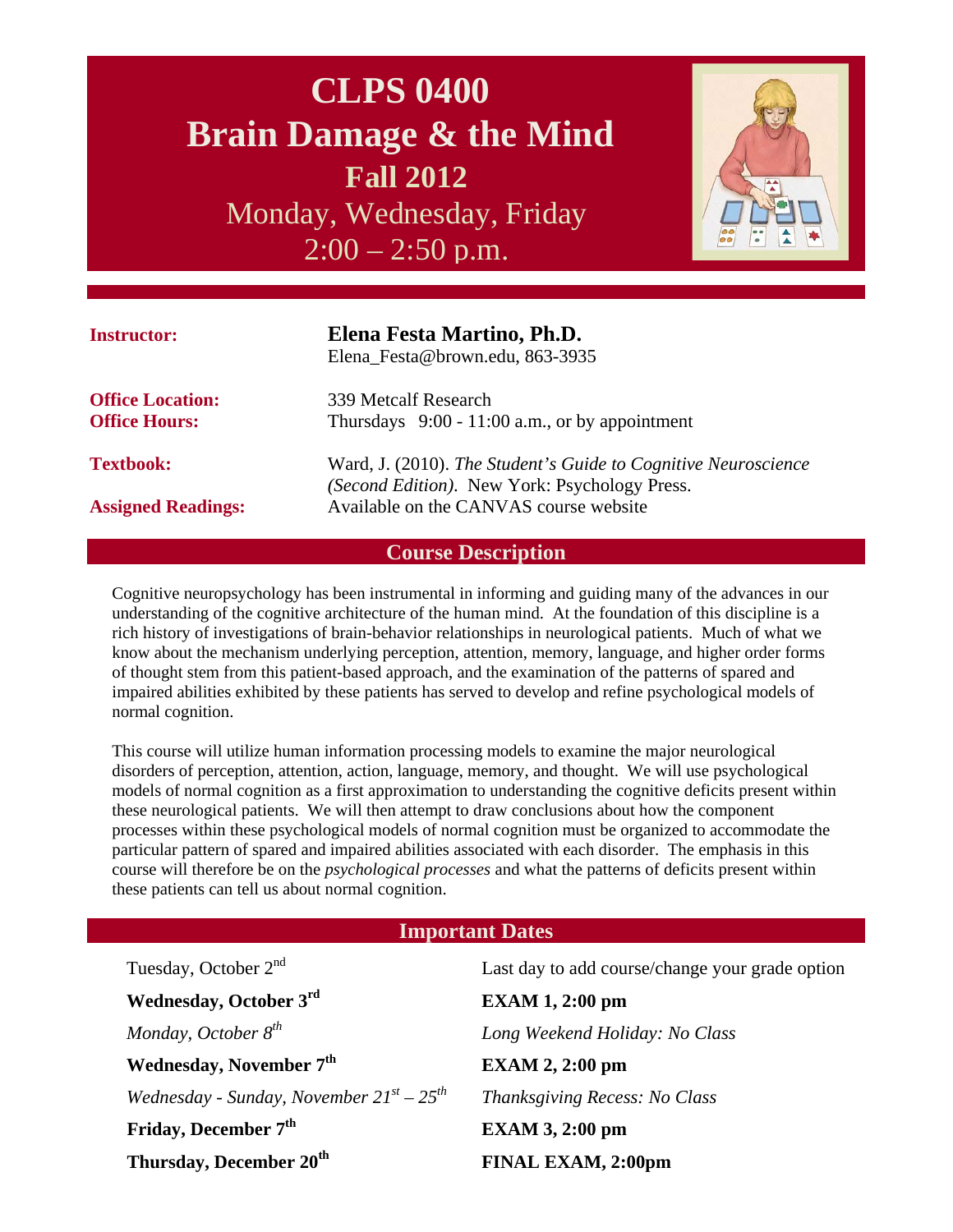## **Course Expectations & Policies**



#### *Lectures:*

The major expectation is that you have read the assigned readings thoroughly before class so as to facilitate your understanding of the lecture material. There will be some (but not complete) overlap between the readings and the lecture material. I will post my lecture slides to the Canvas website prior to each class. Please note that my slides tend to have few words and will not substitute for attending my lectures. If you miss a class, you should contact a TA to discuss the material from lecture. From time-to-time, I may also post links to interesting web articles or supplementary research articles relevant to the different topics described in class. Feel free to send me links to news items that you discover that you think relevant and would like to share with the class.

## *Office Hours:*

I encourage you to come see me and/or one of the TAs, if you have questions about the readings or lecture material. Please do not wait to see us if you are struggling with the material. Both the TAs and I will be available to meet with you during our weekly office hours throughout the semester. You may e-mail us as well, but do not expect instant responses (particularly the night before an exam); I tend to respond to e-mails within a day or so.

#### *Exams:*

The three in-class exams and final exam are mandatory and must be taken on the dates scheduled (see important dates section). Because you are allowed to drop your lowest exam grade, **no make-up exams will be given**. Extreme cases of personal illness, emergency, or family crisis will be handled on a case-by-case basis; notify me as soon as possible and expect to submit a dean's or physician's note. You should double-check the exam schedule prior to registering for this class; travel plans are not a reasonable excuse for missing an exam.

## *Accommodations:*

If you have a documented learning difference which requires special accommodations, it is your responsibility to see me early in the semester so that I can make necessary arrangements. Bring a current copy of your academic accommodations letter from Disability Support Services.

## **Grading**

Your performance in this course will be based on your performance on three in-class exams and a final exam. Each exam is worth 25% of your final grade. Exams will be curved based on the distribution of scores within the class. You are allowed to drop your lowest score (or choose not to take one of the exams); in which case, each exam would then be worth 33.3% of your final grade.

**In-Class Exams** –The exams will cover material from assigned readings and lectures within each portion of the course. They will include objective questions (True/False, Multiple Choice, Fill-in the Blank), short-answers and/or a longer essay question. Although they are non-cumulative, they will assume knowledge of earlier portions of the course.

**Final Exam** – The final exam will assess your understanding of all material presented in the course. As on the in-class exams, the final exam will include objective questions (True/False, Multiple Choice, Fill-in the Blank),

short-answers and/or a longer essay question. However, the exam will focus on integration of concepts that were covered throughout the semester.

**Extra-Credit** – You can also receive extra credit points for participation in the CLPS subject pool: For each hour of participation (maximum of 2 credit hours), I will add 3 points to the score of any of your exam grades (whichever most benefits your final grade). See course website for details on how to register for participation.

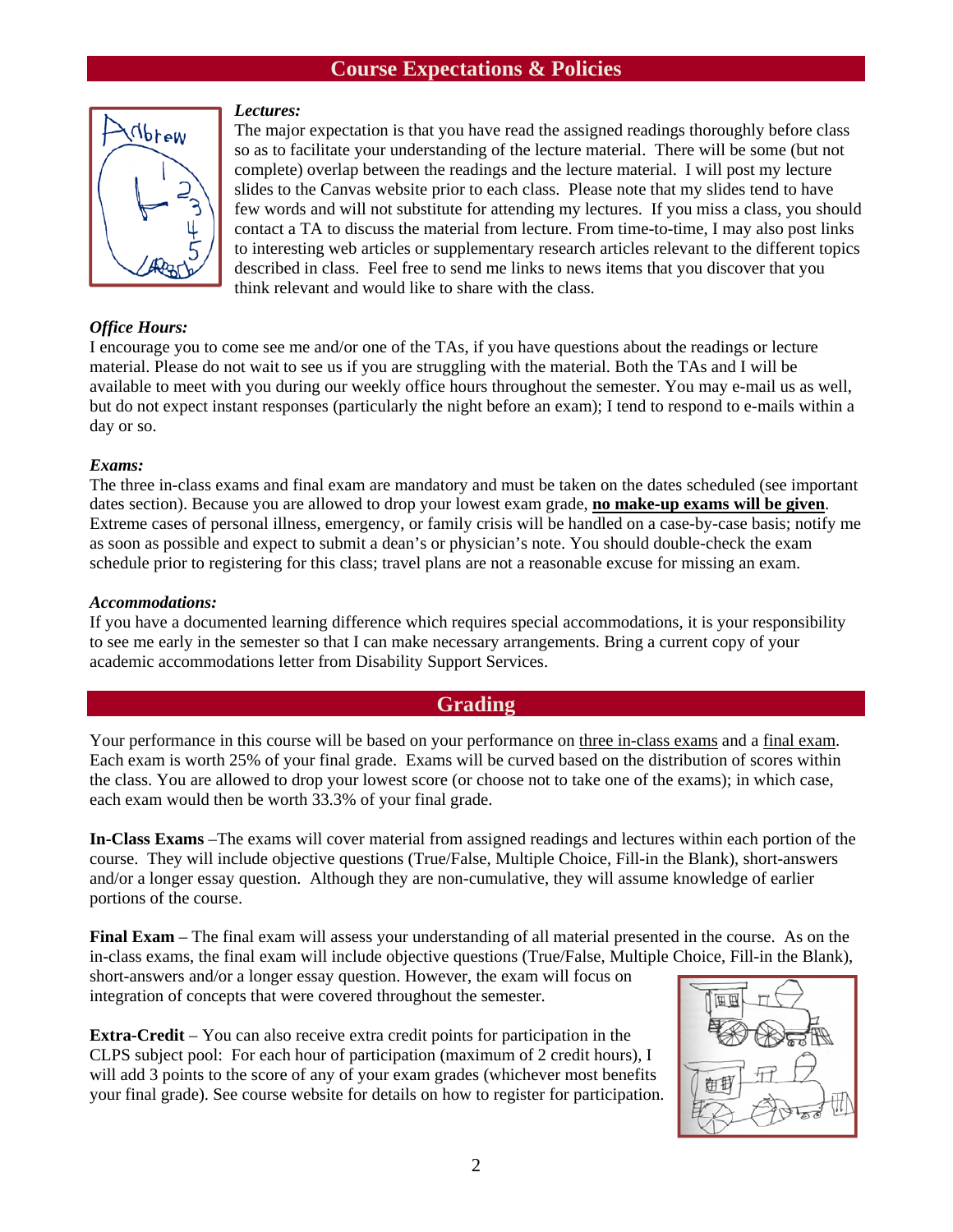| <b>Topics &amp; Readings</b> |                                       |                                                                                                                              |  |  |
|------------------------------|---------------------------------------|------------------------------------------------------------------------------------------------------------------------------|--|--|
| <b>Dates</b>                 | <b>Topic</b>                          | <b>Readings</b>                                                                                                              |  |  |
|                              |                                       |                                                                                                                              |  |  |
| Sept. 5                      | Introduction                          |                                                                                                                              |  |  |
| Sept. $7 - 10$               | <b>Historical Perspective</b>         | Chapter 1; Feinberg & Farah, 2006                                                                                            |  |  |
| Sept. $12 - 17$              | Methodological Approach               | Chapter 2; Chapter 5                                                                                                         |  |  |
| Sept. 19 – Oct. 1            | <b>Disorders of Visual Perception</b> | Chapter 6; Persaud & Cowey, 2008;<br>Fox et al., 2008                                                                        |  |  |
| <b>October 3</b>             | <b>EXAM1</b>                          |                                                                                                                              |  |  |
|                              |                                       |                                                                                                                              |  |  |
|                              |                                       |                                                                                                                              |  |  |
|                              |                                       |                                                                                                                              |  |  |
| Oct. $5 - 17$                | Disorders of Spatial Attention        | Chapter 7; Milner & Goodale, 2008;<br>Domínguez-Borrás et al., 2012                                                          |  |  |
| Oct. $19 - 26$               | <b>Disorders of Movement</b>          | Chapter 8; Goldenberg, 2009; Rossit et<br>al., 2011                                                                          |  |  |
| Oct. 29 – Nov. 2             | Frontal Lobe Dysfunction              | Chapters 14; Floden et al., 2008                                                                                             |  |  |
|                              |                                       |                                                                                                                              |  |  |
| November 7                   | <b>EXAM2</b>                          |                                                                                                                              |  |  |
|                              |                                       |                                                                                                                              |  |  |
|                              |                                       |                                                                                                                              |  |  |
|                              |                                       |                                                                                                                              |  |  |
| Nov. $5 - 26$                | Disorders of Memory                   | Chapter 9; Baddeley, 2003; Scoville &<br>Milner, 1957; Butler et al., 2004;<br>Leyhe et al., 2010; Patterson et al.,<br>2007 |  |  |
| Nov. $28 - Dec.5$            | Disorders of Hearing & Speech         | Chapters 10 & 11                                                                                                             |  |  |
|                              |                                       |                                                                                                                              |  |  |
| December 7                   | <b>EXAM3</b>                          |                                                                                                                              |  |  |
|                              |                                       |                                                                                                                              |  |  |
|                              |                                       |                                                                                                                              |  |  |
| <b>December 20</b>           | <b>FINAL EXAM</b>                     |                                                                                                                              |  |  |

Please note that the readings in each topic are listed in the order in which they will be covered in lecture. I will announce in class the dates by which specific readings should be read (in terms of their relevance to my lecture material) as we move through each topic.